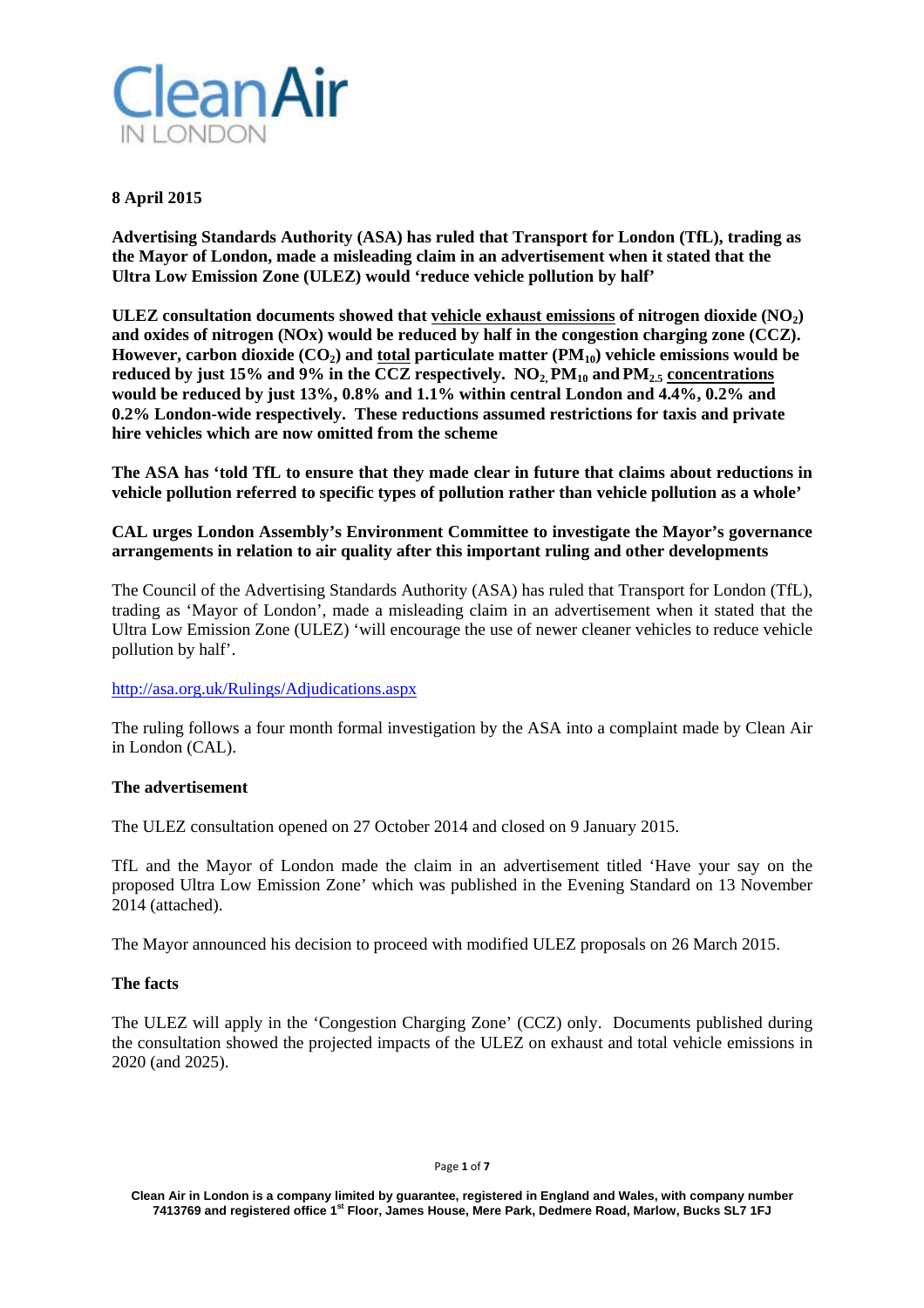

The Supplementary Information and other documents published during the ULEZ consultation showed the impact of the ULEZ on vehicle emissions in 2020 (presumably pro rata):

- 
- 
- 
- 
- 
- 
- CO<sub>2</sub> emissions 15% in the CCZ and 1% London-wide
- NO<sub>2</sub> emissions 50% in the CCZ and 10% in Outer London
- NOx emissions 51% in the CCZ and 10% in Outer London
- $PM_{10}$  exhaust emissions 64% in the CCZ and 4% in Outer London
- PM<sub>10</sub> total emissions 9% in the CCZ and 0.7% London-wide
- $PM_2$  exhaust emissions 64% in the CCZ and 4% in Outer London

Another document titled 'Ultra Low Emission Zone Integrated Impact Assessment, Health Impact Assessment' dated October 2014 (see four page extract from the 131 page document attached (15 MB file size)) showed the impact of the ULEZ on the population weighted mean of annual mean concentrations in the Central Zone (similar to the CCZ) and London-wide in 2020:

| $\bullet$ NO <sub>2</sub> concentrations | 13% in the Central Zone and 4.4% total in London (page 8)  |
|------------------------------------------|------------------------------------------------------------|
| • $PM_{10}$ concentrations               | 0.8% in the Central Zone and 0.2% total in London (page 9) |

•  $PM_{2.5}$  concentrations 1.1% in the Central Zone and 0.2% total in London (page 9)

In other words, only projected NOx and NO<sub>2</sub> vehicle emissions and PM<sub>10</sub> vehicle exhaust emissions would be reduced by half and then only in the CCZ. CAL found no quantitative analysis of the impact of the changes to licensed taxi and private hire vehicle (PHV) regulations which are now omitted from the scheme.

# **The complaint**

CAL complained to the ASA about the advertisement in a letter dated 24 November 2014 and submitted further evidence in a letter dated 8 February 2015.

CAL sought a formal investigation by the ASA. A formal investigation meant the ASA Council would rule on the matter. The ASA contacted the parties involved (complainant and advertiser) and informed us of the process. They asked the advertiser to provide evidence for any claims they had made and may have sought justification about why the advertiser thought the ad was appropriate. The ASA considered all the information they received and placed the facts of the case before the ASA Council which decided that the Advertising Codes have been breached.

Ads that break the rules are required to be amended or withdrawn. If they are not, the ASA will take steps to make sure their ruling is followed.

# **The ASA ruling**

The ASA investigated CAL's complaint against the rules of the Committee of Advertising Practice's (CAP's) 'UK Code of Non-broadcast Advertising, Sales Promotion and Direct Marketing (Edition 12)' (the Code).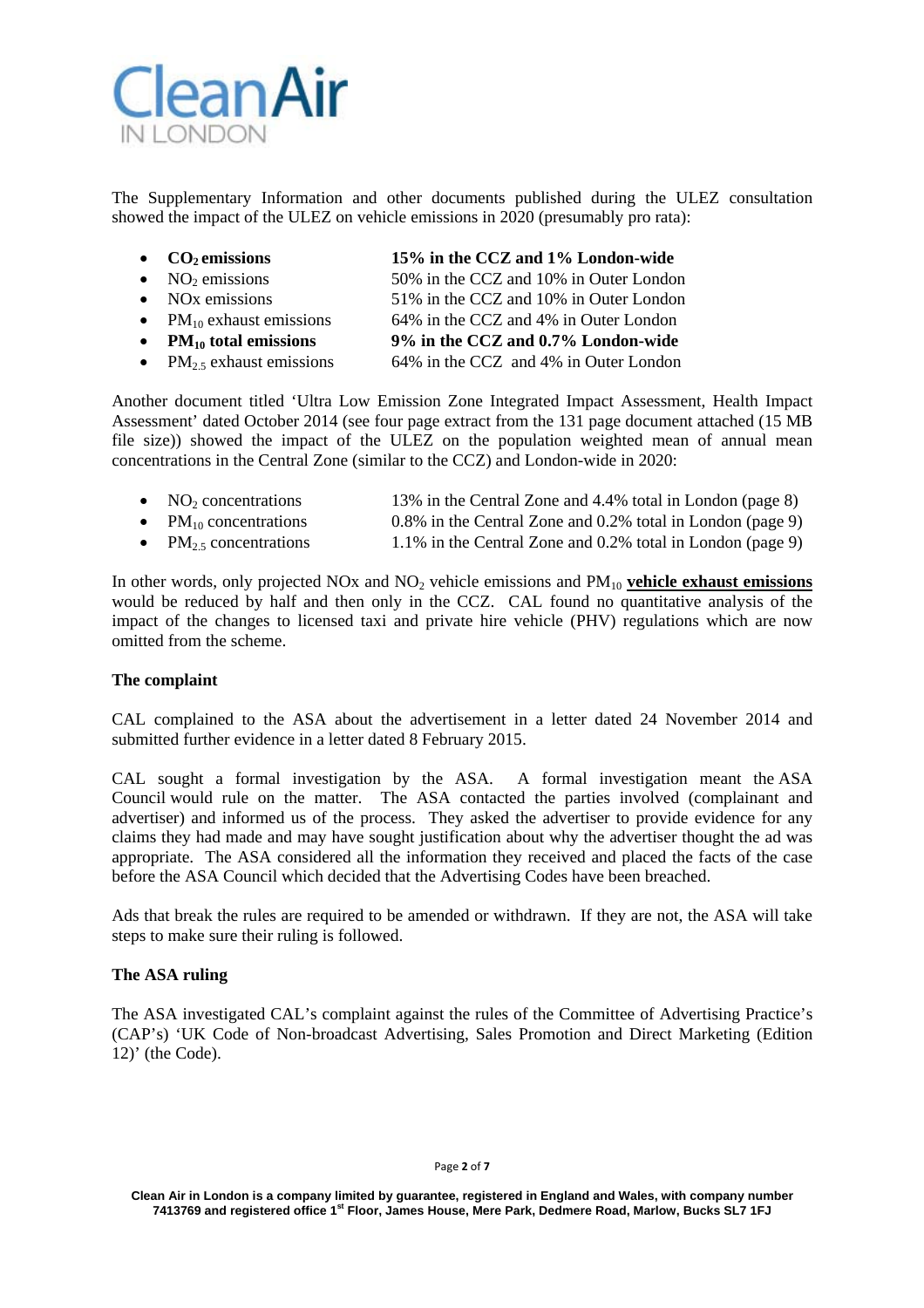

The ASA Council published its ruling on 8 April 2015 stating *inter alia*:

*"…we considered that the claim that vehicle pollution would be reduced by half was likely to be interpreted by consumers as relating to all types of vehicle pollution, unless it was made clear that it related only to certain types. We considered, for example, that consumers would expect carbon dioxide*  $(CO_2)$  *to be included in the figure.* 

*"We noted that the reduction in pollution figures related to reductions within the zone only. We understood that*  $CO_2$  *was predicted by TfL to be reduced by 15% in the zone, and that reducing*  $CO_2$ *emissions from road transport was one of the stated objectives of the ULEZ. TfL provided figures showing the predicted reduction in PM10 and PM2.5 exhaust emissions as 64%. However, we understood that exhaust emissions were only a part of the overall PM<sub>10</sub> and PM<sub>2.5</sub> emissions, and that the figures given in TfL's supplementary information for total road transport emissions in central London had been 14% for*  $PM_{10}$  *and 21% for*  $PM_{2.5}$ *.* 

*"Because the claim related only to NO2 and NOx vehicle emissions, and excluded, for example, the figures for*  $CO_2$ *, and total PM<sub>10</sub> and PM<sub>2.5</sub> emissions, we concluded that the claim was misleading.* 

*"On that point, the ad breached CAP Code (Edition 12) rules 3.1 and 3.3 (Misleading advertising), 3.7 (Substantiation), and 11.1 (Environmental claims)."* 

# **Action required by TfL (and the Mayor of London)**

# **The ASA has 'told TfL to ensure that they made clear in future that claims about reductions in vehicle pollution referred to specific types of pollution rather than vehicle pollution as a whole'.**

### **Two other claims**

At CAL's request, the ASA also investigated two other claims in the advertisement by TfL namely:

i. the claim that taxis would need to meet new emission standards, because CAL understood that the standards would only apply to newly-licensed taxis.

*'TfL maintained that all vehicle types referenced in the ad would need to meet new emissions standards. [TfL] said that, as part of the proposal, all taxis would need to meet the emissions standards based on whether they were newly licensed from January 2018 or were licensed prior to that date. [TfL] said if they were newly licensed, they would need to be*  zero-emission capable, but that if they were licensed before January 2018, **they would need** *to comply with a reduced age limit, going from 15 years old to ten years old from 2020'* 

The ASA did not find the advertisement in breach in this respect.

In the Mayor's announcement on 26 March 2015 and a subsequent letter to CAL the reduced age limit of 10 years for licensed taxis from 2020 was omitted meaning that the ULEZ arrangements will now have no incremental impact on licensed taxis. New proposals for licensed taxis and private hire vehicles may be brought forward by this summer.

**Clean Air in London is a company limited by guarantee, registered in England and Wales, with company number 7413769 and registered office 1st Floor, James House, Mere Park, Dedmere Road, Marlow, Bucks SL7 1FJ**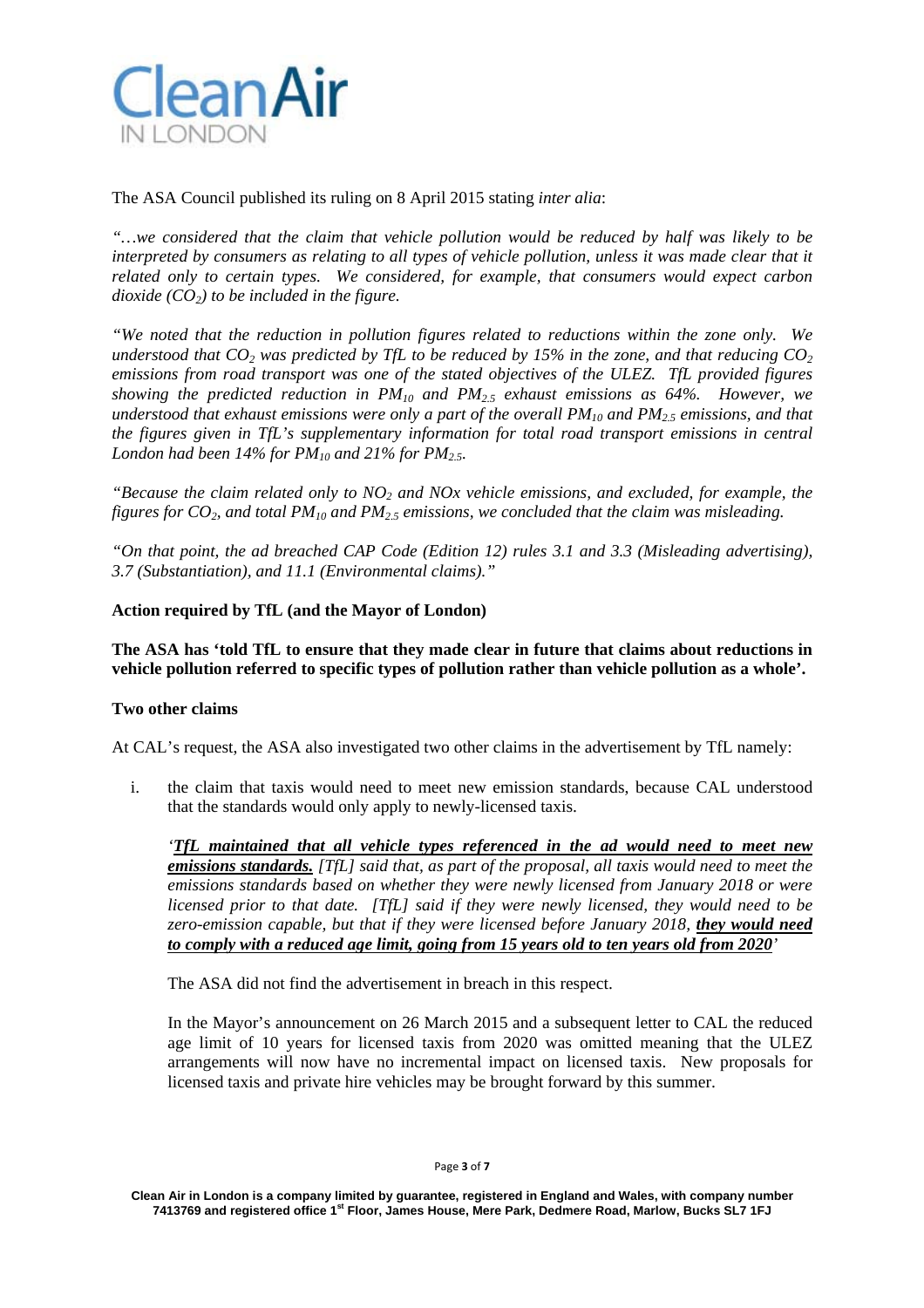

In CAL's opinion, it would certainly be misleading now for TfL or the Mayor to claim that 'Taxis and private hire vehicles will also need to meet new emission standards...' in relation to the ULEZ.

ii. the claim 'buses will need to be hybrid or zero emission when driving', because CAL understood that around 10% of buses would be exempt.

*'[TfL] said approximately 300 New Routemasters, which were already hybrid and had emissions standards closer to Euro VI than other Euro V buses, would continue to operate in the ULEZ, without modification, at 2020.* 

# *'TfL said however that the ad did not claim that all buses would be affected by the same standards.'*

The ASA did not find the advertisement in breach in this respect.

# **Quotes**

Simon Birkett, Founder and Director of Clean Air in London, said:

"Clean Air in London (CAL) welcomes the Advertising Standards Authority's ruling with its wide ranging consequences for the way the Mayor and Transport for London (TfL) describe the air pollution benefits of their schemes in future.

"In CAL's view, the Mayor was as much at fault as TfL in this case. The Mayor of London was shown as the most prominent signatory for the advertisement.

"It is deeply troubling that the Mayor and TfL made such a seriously misleading statement in a formal advertisement that encouraged responses to the public consultation on the Mayor's flagship policy to tackle air pollution. The advertisement was wrong: on three regulated pollutants  $(CO_2, PM_{10}$  and PM<sub>2.5</sub>); and for relying on exhaust not total emissions.

"ULEZ consultation documents showed that vehicle exhaust emissions of nitrogen dioxide  $(NO<sub>2</sub>)$  and oxides of nitrogen (NOx) would be reduced by half in the central congestion charging zone (CCZ). However, carbon dioxide (CO<sub>2</sub>) and total particulate matter (PM<sub>10</sub> and PM<sub>2.5</sub>) vehicle emissions would be reduced by just 15%, 9% and 21% in the CCZ respectively.  $NO_2$ ,  $PM_{10}$  and  $PM_{2.5}$  concentrations would be reduced by just 13%, 0.8% and 1.1% within central London and 4.4%, 0.2% and 0.2% London-wide respectively. Even these reductions assume action on taxis and private hire vehicles since omitted. This falls far short of the claim that introducing the zone in 2020 will encourage the use of newer, cleaner vehicles to reduce vehicle pollution by half.

"Most of all, this investigation confirms again that the Mayor's so-called ULEZ is too small, too weak and too late. Instead we need to ban diesel vehicles from the most polluted places by 2020, as we banned coal burning so successfully 60 years ago, with an intermediate step by early 2018.

#### Page **4** of **7**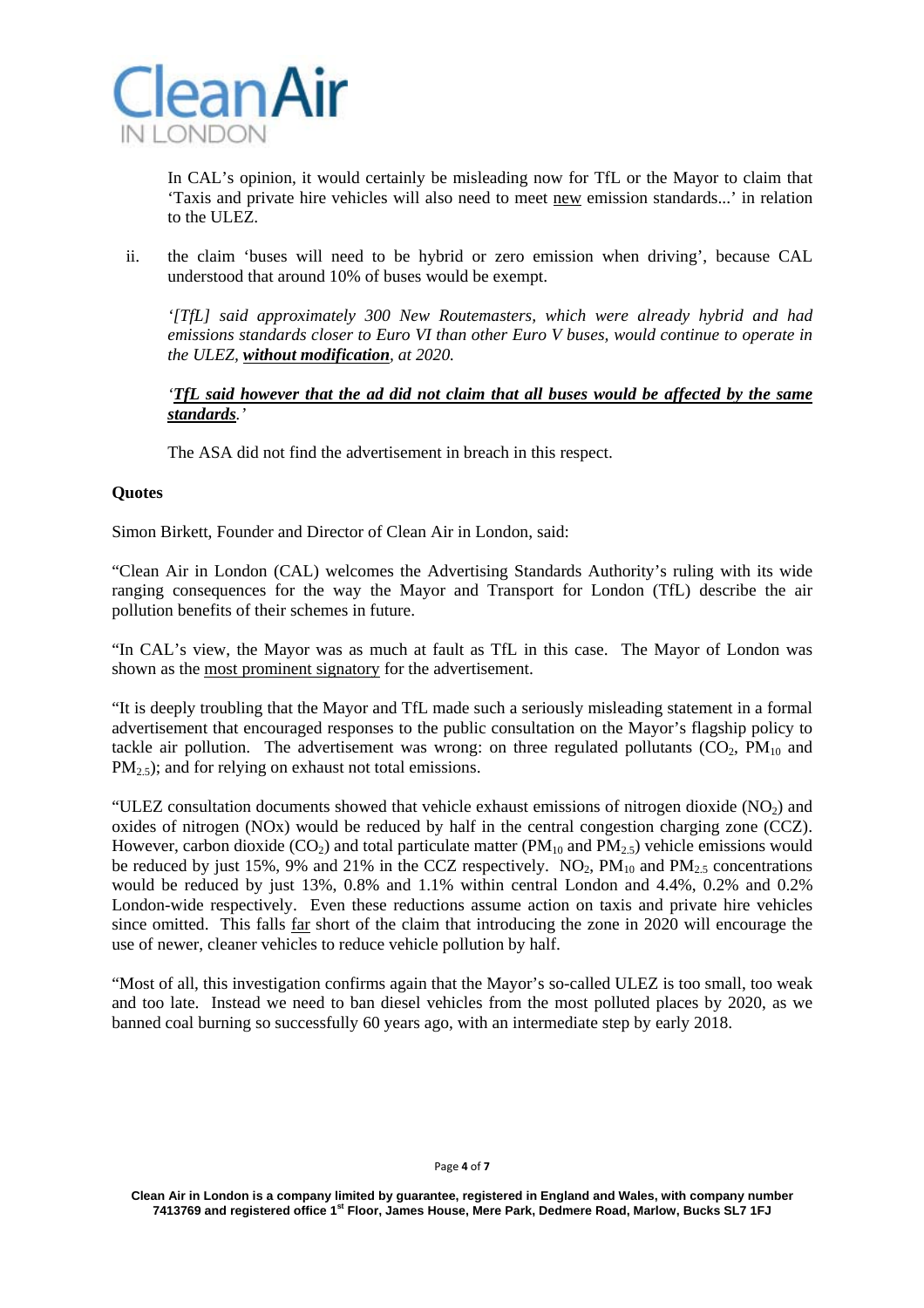

"In coincidental developments CAL has discovered through Freedom of information requests:

- TfL is currently in the process of investigating whether the change in average concentrations at Marylebone Road is a significantly different trend to other locations or to the London average; and
- the Greater London Authority (GLA) told the City of London in its response to the consultation on its draft Air Quality Strategy 'The GLA will need to be consulted on the proposed location of this  $[PM_{2.5}]$  monitor before installation plans are finalised'.

"CAL is urging therefore the London Assembly's Environment Committee to investigate the Mayor's governance arrangements in relation to air quality after the ASA's important ruling and other developments."

# ENDS

For the avoidance of doubt, there is no suggestion that the Evening Standard did anything wrong when it published the advertisement.

### **Notes**

### **1. CAL's complaint letters**

CAL original complaint dated 24 November 2014 and further evidence dated 8 February 2015 are attached.

# **2. Committee of Advertising Practice's (CAP's) Code**

The ASA investigated CAL's complaint against the rules of the Committee of Advertising Practice's (CAP's) 'UK Code of Non-broadcast Advertising, Sales Promotion and Direct Marketing (Edition 12)' (the Code).

http://www.cap.org.uk/Advertising-Codes/~/media/Files/CAP/Codes%20CAP%20pdf/The%20CAP%20Code.ashx

Rules breached by this advertisement included:

### **Misleading advertising**

- 3.1 Marketing communications must not materially mislead or be likely to do so.
- 3.3 Marketing communications must not mislead the consumer by omitting material information. They must not mislead by hiding material information or presenting it in an unclear, unintelligible, ambiguous or untimely manner. Material information is information that the consumer needs to make informed decisions in relation to a product. Whether the omission or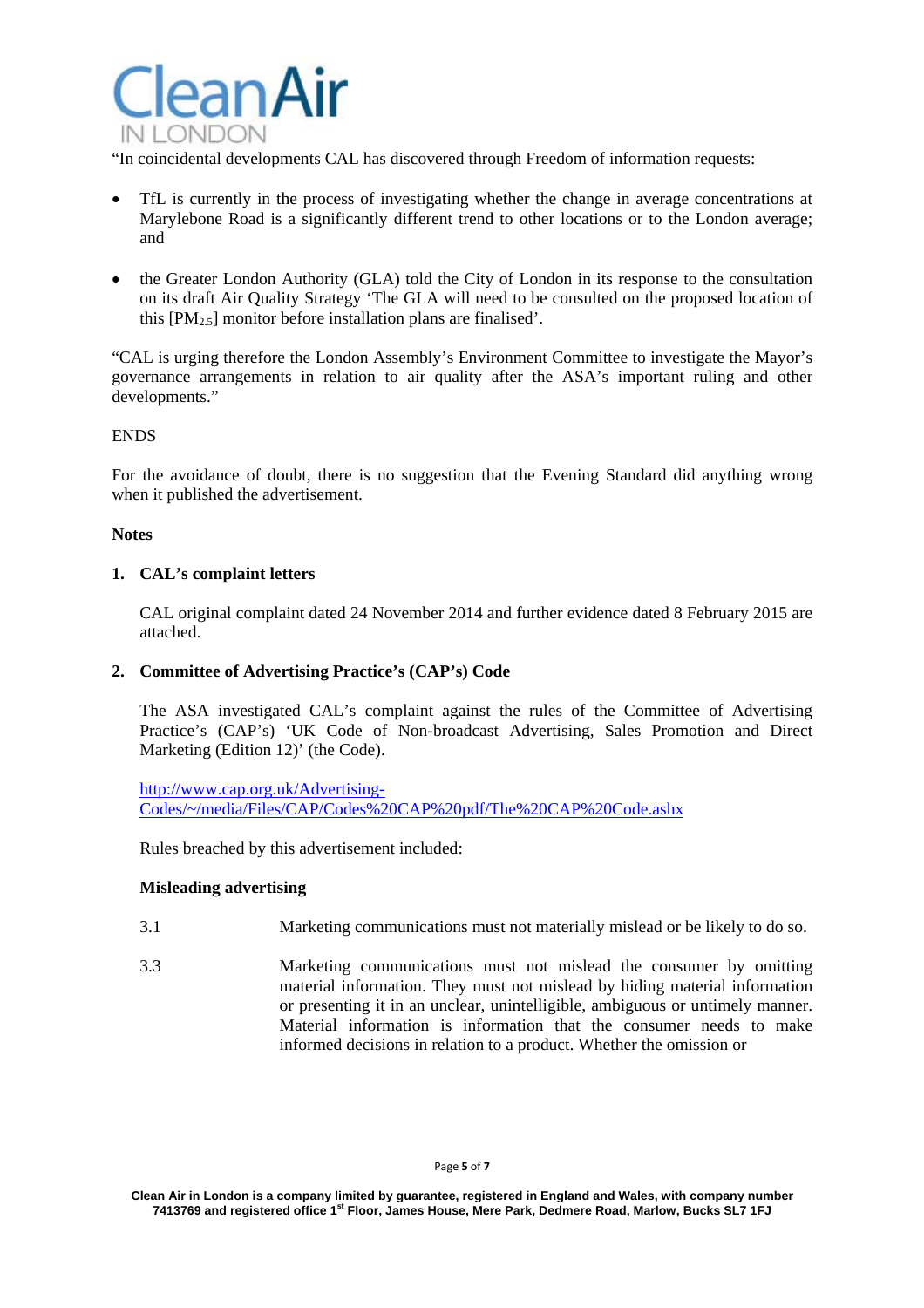

presentation of material information is likely to mislead the consumer depends on the context, the medium and, if the medium of the marketing communication is constrained by time or space, the measures that the marketer takes to make that information available to the consumer by other means.

### **Substantiation**

3.7 Before distributing or submitting a marketing communication for publication, marketers must hold documentary evidence to prove claims that consumers are likely to regard as objective and that are capable of objective substantiation. The ASA may regard claims as misleading in the absence of adequate substantiation.

# **Environmental claims**

11.1 The basis of environmental claims must be clear. Unqualified claims could mislead if they omit significant information

### **3. Ultra Low Emission Zone consultation documents and timeline**

The ULEZ consultation ran from 27 October 2014 to 9 January 2015.

https://consultations.tfl.gov.uk/environment/ultra-low-emission-zone?cid=ultra-low-emissionzone

https://consultations.tfl.gov.uk/environment/ultra-low-emission-zone?cid=ultra-low-emissionzone

https://consultations.tfl.gov.uk/environment/ultra-low-emission-zone/user\_uploads/ulezsupplementary-information---final-291014.pdf-1

The Mayor announced his decision to proceed with a modified form of the ULEZ on 26 March 2015 i.e. allowing further exemptions and omitting changes to the age limit for licensed taxis.

https://www.london.gov.uk/media/mayor-press-releases/2015/03/mayor-confirms-world-s-firstultra-low-emission-zone-and

The ULEZ is due to enter into force on 7 September 2020 with a sunset period until 2023 for residents within the ULEZ and vehicles adapted for disabled people. Vehicles in the 40 year rolling vehicle tax exemption for classic vehicles will be exempt from the ULEZ standards.

### **4. Evidence in the ULEZ documents**

As part of the ULEZ consultation, TfL and the Mayor published a report titled 'Supplementary Information' dated October 2014 (attached) and other reports. A summary table appeared on page 85.

**Clean Air in London is a company limited by guarantee, registered in England and Wales, with company number 7413769 and registered office 1st Floor, James House, Mere Park, Dedmere Road, Marlow, Bucks SL7 1FJ**